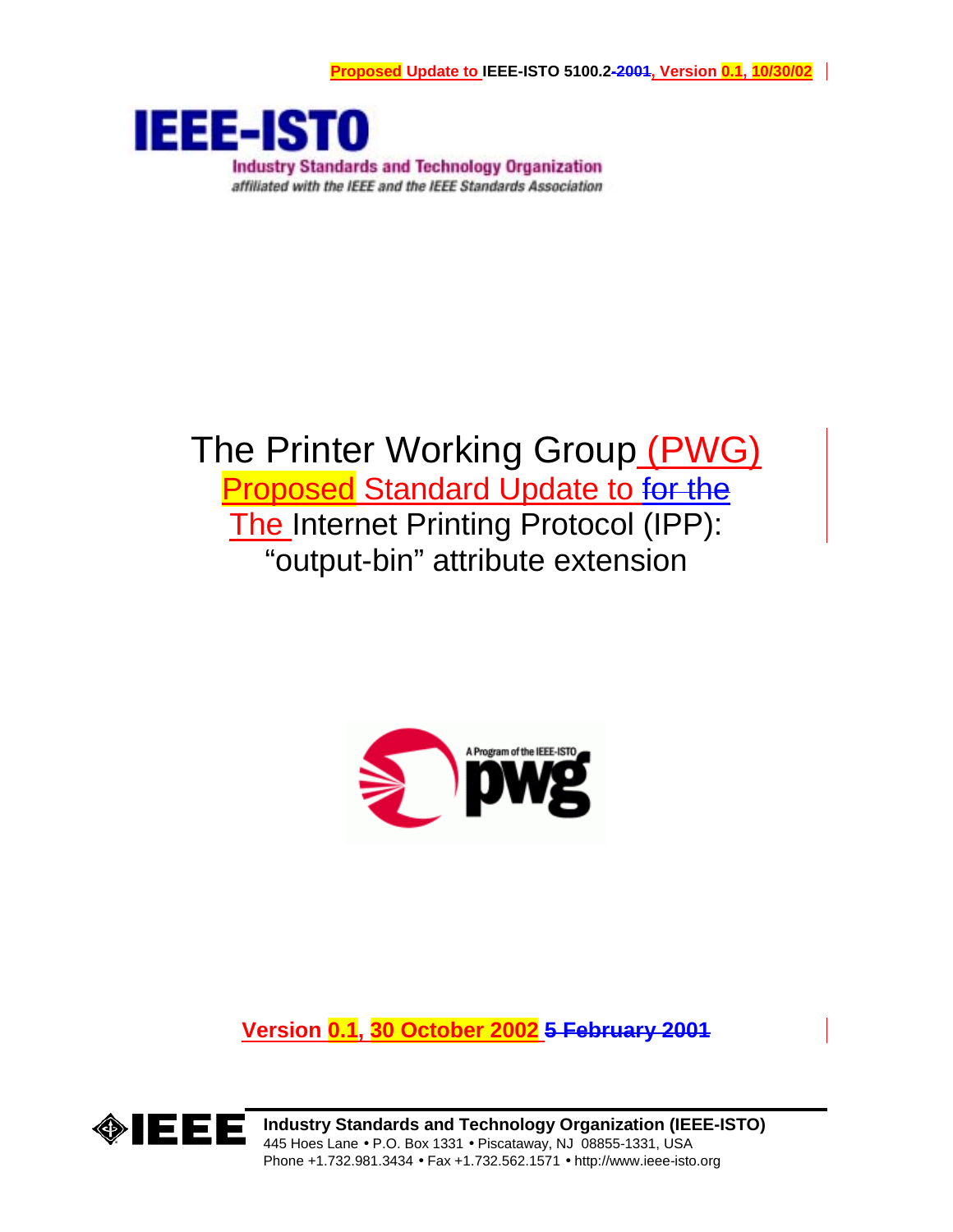# The Printer Working Group (PWG) **Proposed Standard Update to for the** The Internet Printing Protocol (IPP): "output-bin" attribute extension

**Version 0.1, 30 October 2002** 

**Abstract:** This document IPP specification extends the IPP Model and Semantics [RFC2911] by defining defines an extension to the Internet Printing Protocol/1.0 (IPP/1.0) [RFC2566, RFC2565] & IPP/1.1 [RFC2911, RFC2910] for the OPTIONAL "output-bin" (type<sup>32</sup> keyword | name(MAX)) Job Template attribute. This attribute allows the client to specify in which output bin a job is to be placed and to query the Printer's default and supported output bins.

This draft is available electronically at:

ftp://ftp.pwg.org/pwg/ipp/new\_ATT/pwg-ipp-output-bin-5100.2-Dv01-021030.pdf, .doc

This document is an update to an IEEE-ISTO PWG Proposed standard update. For a definition of a "PWG Proposed Standard" and its transition to a "PWG Draft Standard", see: [ftp://ftp.pwg.org/pub/pwg/general/pwg-process.pdf.](ftp://ftp.pwg.org/pub/pwg/general/pwg-process.pdf) After approval by the PWG (by a Last Call) to transition this Proposed Standard update to a Draft Standard, an updated IEEE-ISTO number will be assigned and this PWG Draft Standard will replace the previous version and will be available electronically at: After approval by the PWG, Tthis document is will be available electronically at:

ftp://ftp.pwg.org/pub/pwg/standards/pwg5100.2.pdf, .doc, .rtf

© 2002, IEEE Industry Standards and Technology Organization. All rights reserved. The IEEE-ISTO is affiliated with the IEEE and the IEEE Standards Association. IEEE-ISTO 5100.2 is a trademark of the IEEE-ISTO.

Page 2 of 15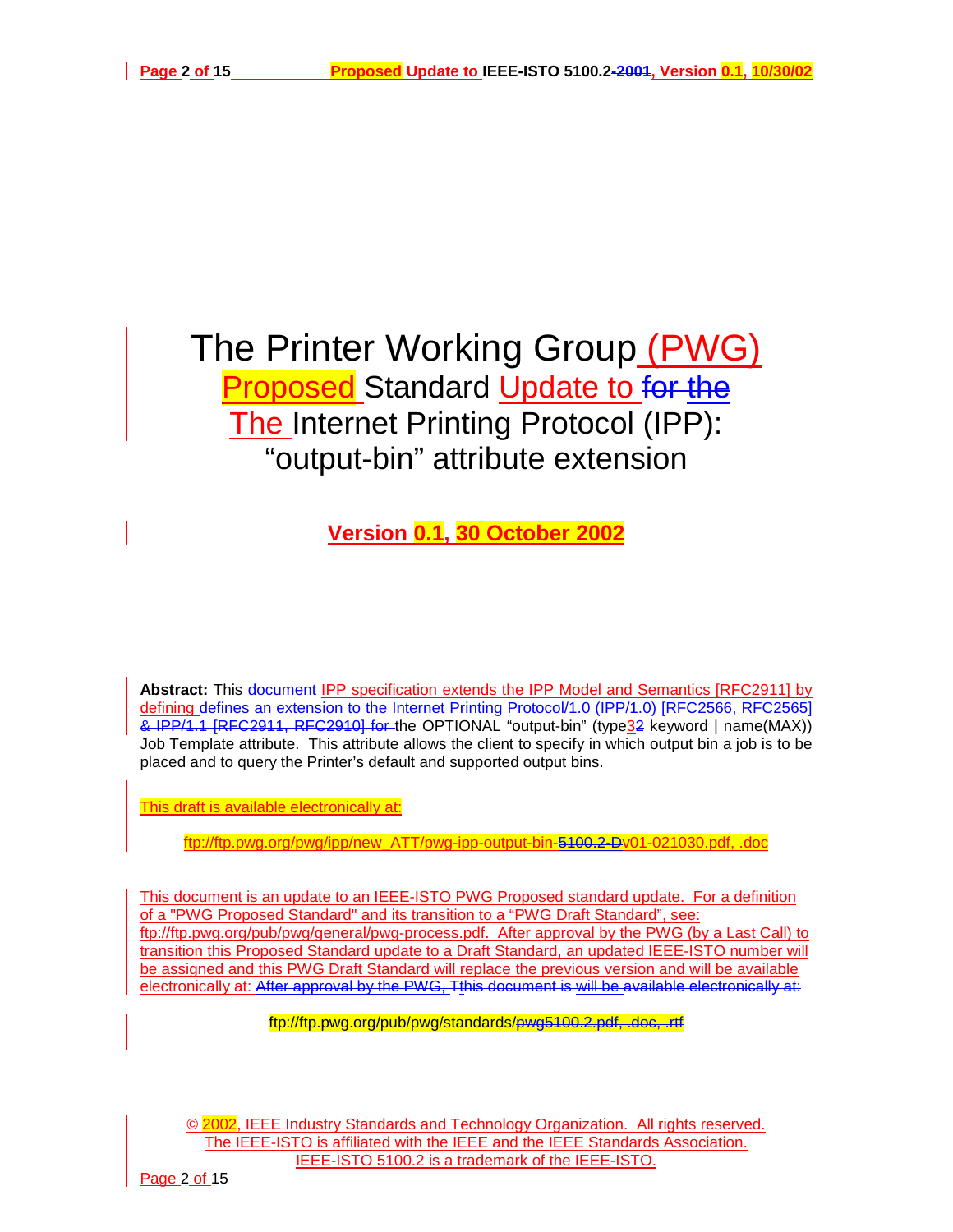### **Copyright (C) 2001, 2002, IEEE ISTO. All rights reserved.**

This document may be copied and furnished to others, and derivative works that comment on, or otherwise explain it or assist in its implementation may be prepared, copied, published and distributed, in whole or in part, without restriction of any kind, provided that the above copyright notice, this paragraph and the title of the Document as referenced below are included on all such copies and derivative works. However, this document itself may not be modified in any way, such as by removing the copyright notice or references to the IEEE-ISTO and the Printer Working Group, a program of the IEEE-ISTO.

> Title: The Printer Working Group **Proposed Standard Update to for the** The Internet Printing Protocol (IPP): "output-bin" attribute extension

The IEEE-ISTO and the Printer Working Group DISCLAIM ANY AND ALL WARRANTIES, WHETHER EXPRESS OR IMPLIED INCLUDING (WITHOUT LIMITATION) ANY IMPLIED WARRANTIES OF MERCHANTABILITY OR FITNESS FOR A PARTICULAR PURPOSE.

The Printer Working Group, a program of the IEEE-ISTO, reserves the right to make changes to the document without further notice. The document may be updated, replaced or made obsolete by other documents at any time.

The IEEE-ISTO takes no position regarding the validity or scope of any intellectual property or other rights that might be claimed to pertain to the implementation or use of the technology described in this document or the extent to which any license under such rights might or might not be available; neither does it represent that it has made any effort to identify any such rights.

The IEEE-ISTO invites any interested party to bring to its attention any copyrights, patents, or patent applications, or other proprietary rights which may cover technology that may be required to implement the contents of this document. The IEEE-ISTO and its programs shall not be responsible for identifying patents for which a license may be required by a document and/or IEEE-ISTO Industry Group Standard or for conducting inquiries into the legal validity or scope of those patents that are brought to its attention. Inquiries may be submitted to the IEEE-ISTO by email at:

#### ieee-isto@ieee.org.

The Printer Working Group acknowledges that the IEEE-ISTO (acting itself or through its designees) is, and shall at all times, be the sole entity that may authorize the use of certification marks, trademarks, or other special designations to indicate compliance with these materials.

Use of this document is wholly voluntary. The existence of this document does not imply that there are no other ways to produce, test, measure, purchase, market, or provide other goods and services related to its scope.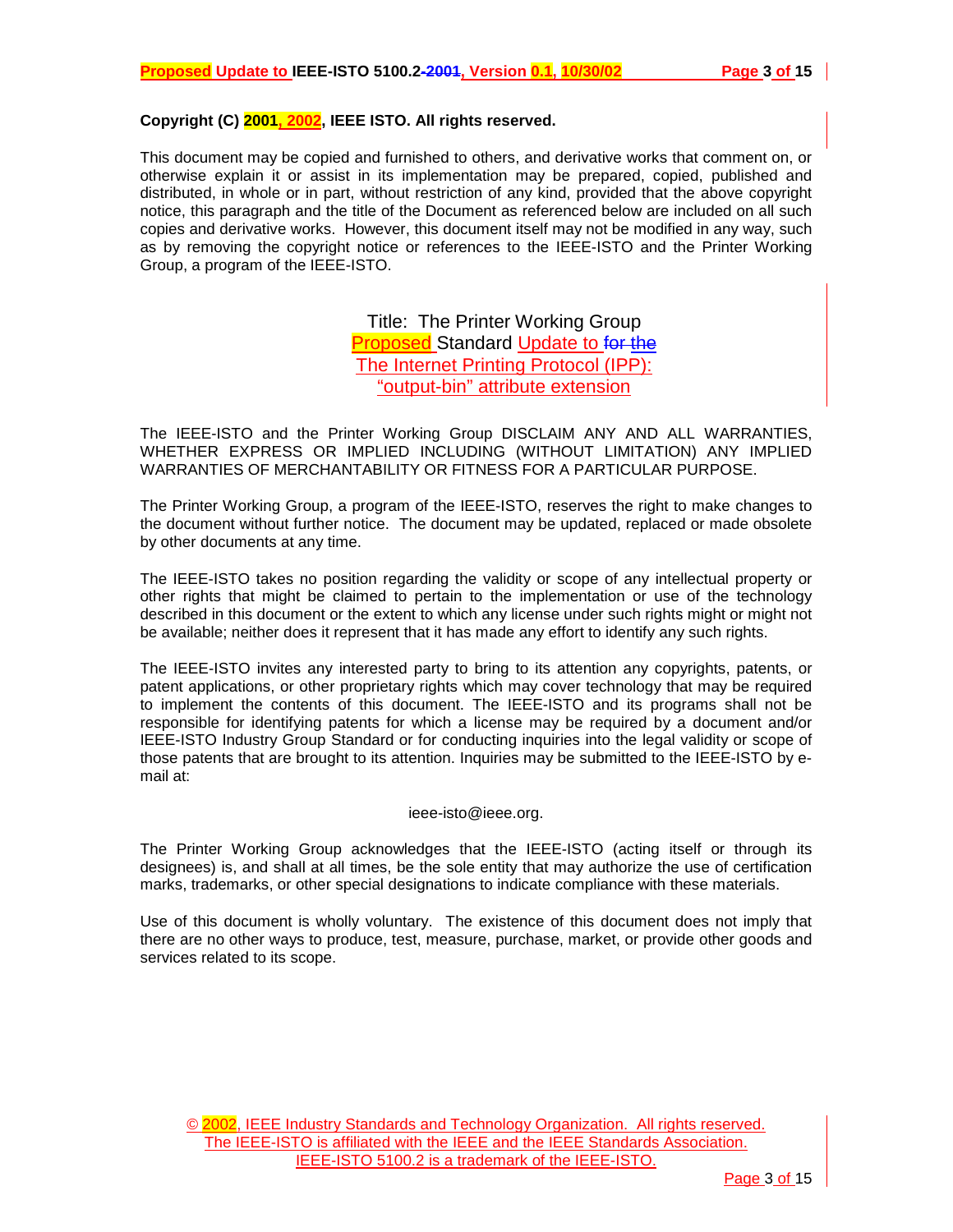#### **About the IEEE-ISTO**

The IEEE-ISTO is a not-for-profit corporation offering industry groups an innovative and flexible operational forum and support services. The IEEE-ISTO provides a forum not only to develop standards, but also to facilitate activities that support the implementation and acceptance of standards in the marketplace. The organization is affiliated with the IEEE [\(http://www.ieee.org/\)](http://www.ieee.org/) and the IEEE Standards Association [\(http://standards.ieee.org/\).](http://standards.ieee.org/))

For additional information regarding the IEEE-ISTO and its industry programs visit [http://www.ieee-isto.org.](http://www.ieee-isto.org/)

#### **About the IEEE-ISTO PWG**

The Printer Working Group (or PWG) is a Program of the IEEE Industry Standards and Technology Organization (ISTO) with member organizations including printer manufacturers, print server developers, operating system providers, network operating systems providers, network connectivity vendors, and print management application developers. The group is chartered to make printers and the applications and operating systems supporting them work together better. All references to the PWG in this document implicitly mean "The Printer Working Group, a Program of the IEEE ISTO." In order to meet this objective, the PWG will document the results of their work as open standards that define print related protocols, interfaces, procedures and conventions. Printer manufacturers and vendors of printer related software will benefit from the interoperability provided by voluntary conformance to these standards.

In general, a PWG standard is a specification that is stable, well understood, and is technically competent, has multiple, independent and interoperable implementations with substantial operational experience, and enjoys significant public support.

For additional information regarding the Printer Working Group visit: http://www.pwg.org

#### **Contact information:**

IPP Web Page: http://www.pwg.org/ipp/ IPP Mailing List: ipp@pwg.org

To subscribe to the ipp mailing list, send the following email:

- 1) send it to majordomo@pwg.org
- 2) leave the subject line blank
- 3) put the following two lines in the message body: subscribe ipp
	- end

Implementers of this specification are encouraged to join the IPP Mailing List in order to participate in any discussions of clarifications or review of registration proposals for additional attributes and valuesnames. Requests for extensions to additional media names, for inclusion in this specification, should be sent to the IPP Mailing list for consideration. In order to reduce spam the mailing list rejects mail from non-subscribers, so you must subscribe to the mailing list in order to send a question or comment to the mailing list.

© 2002, IEEE Industry Standards and Technology Organization. All rights reserved. The IEEE-ISTO is affiliated with the IEEE and the IEEE Standards Association. IEEE-ISTO 5100.2 is a trademark of the IEEE-ISTO.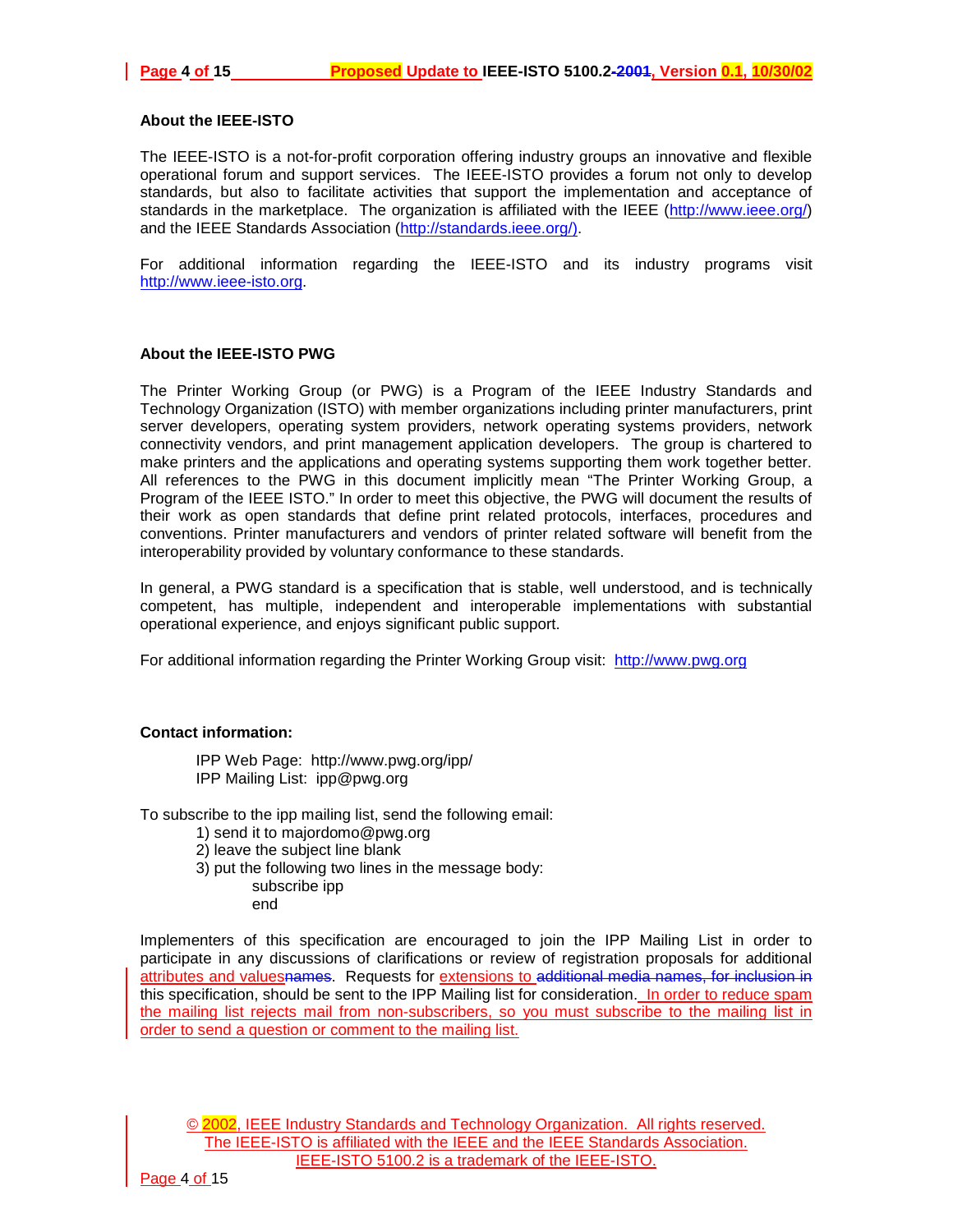# **Contents**

| 1              |     |  |  |  |
|----------------|-----|--|--|--|
|                | 1.1 |  |  |  |
|                | 1.2 |  |  |  |
|                | 1.3 |  |  |  |
| 2              |     |  |  |  |
|                | 2.1 |  |  |  |
|                | 2.2 |  |  |  |
| 3              |     |  |  |  |
|                | 3.1 |  |  |  |
| 4              |     |  |  |  |
| 5              |     |  |  |  |
| 6              |     |  |  |  |
| $\overline{7}$ |     |  |  |  |
|                | 7.1 |  |  |  |
|                | 7.2 |  |  |  |
| 8              |     |  |  |  |
| 9              |     |  |  |  |
| 10             |     |  |  |  |
| 11             |     |  |  |  |
|                |     |  |  |  |
|                |     |  |  |  |
|                |     |  |  |  |
|                | C.1 |  |  |  |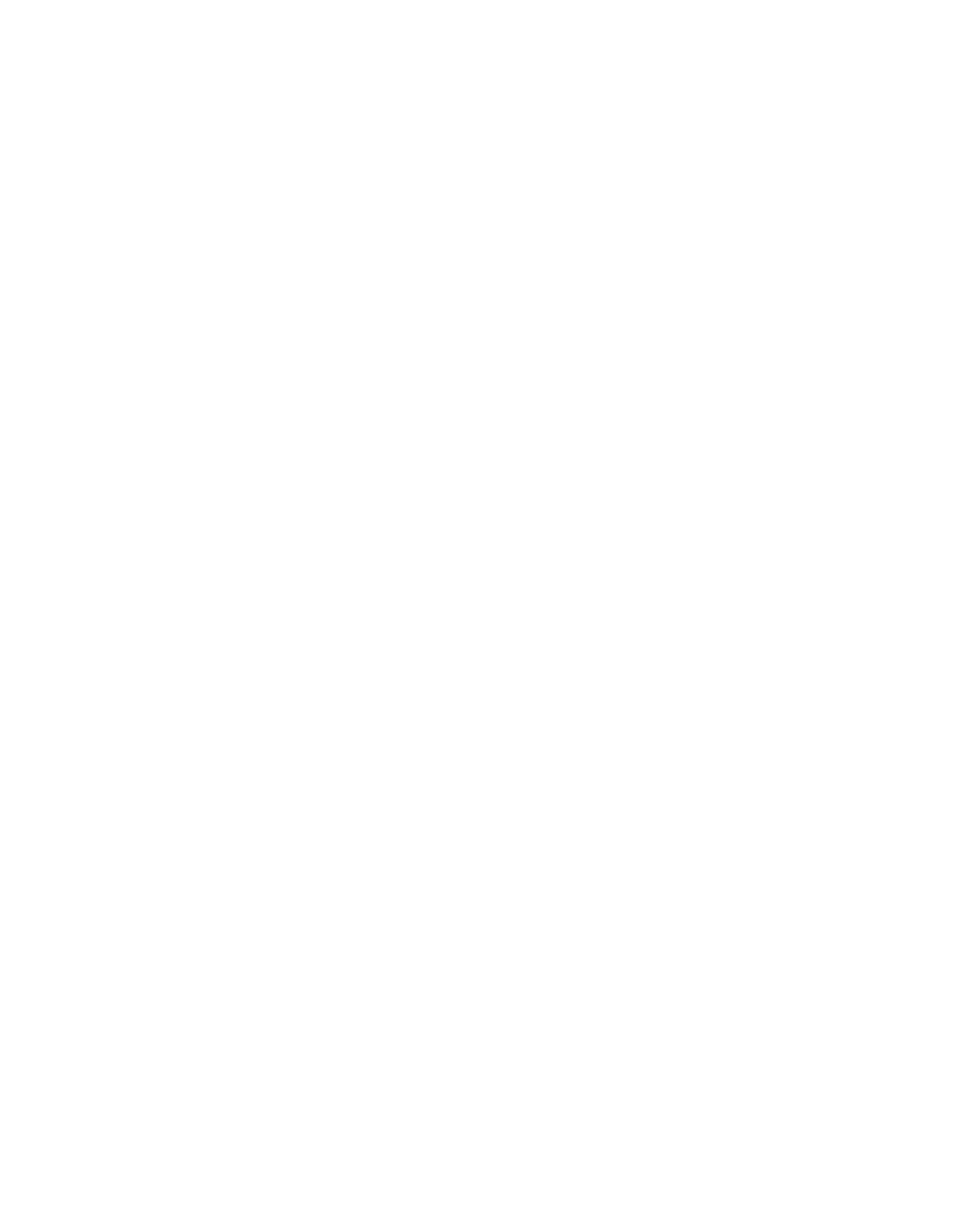## <span id="page-6-0"></span>**1 Introduction**

### **1.1 Problem**

Many printers have multiple output bins, that the job submission protocol permits the submitter to select in which to put the entire job.

### **1.2 Solution**

Add a single-valued "output-bin" Job Template attribute that captures existing practice. Allow keywords with an integer values component, so that the number of output bins is not constrained. Do not specify internal mechanisms, such as collators. Do specify an externally accessible stacker, since current devices allow a user to select a stacker. Do not make the attribute multivalued. Add the corresponding Job Template Printer attributes: "output-bin-default" and "outputbin-supported".

Note: If it is desired to allow the job submitter to select several output bin mail boxes that can be identified by number or recipient's name, propose a separate multi-valued attribute. Since the destination may also be electronic and have a method associated with it, also allow the uri attribute syntax. Probably call this other attribute "output-destination" with an attribute syntax of (1setOf uri | name). Or possibly the output-destination should be a parameter on the URL? If both "output-bin" and "output-destination" are specified, the job is both printed and sent to the specified destination. This note is provided so that the "output-bin" attribute will not suffer "scope creep" during the review and be changed into "output-destination". Printers have been allowing something like the "output-bin" specification for many years. Supporting something like "outputdestination" is just starting to appear now.

### **1.3 Summary of the "output-bin" Job Template attribute**

This specification defines only the new "output-bin" Job Template attribute as described above in the Solution. As for any IPP Job Template attribute (see [RFC2911]), the associated "xxx-default" and "xxx-supported" Printer attributes are also defined as summarized below.

| <b>Job Attribute</b>                       | <b>Printer: Default Value</b><br><b>Attribute</b>  | <b>Printer: Supported</b><br><b>Values Attribute</b>            |
|--------------------------------------------|----------------------------------------------------|-----------------------------------------------------------------|
| output-bin (type32 keyword  <br>name(MAX)) | output-bin-default (type32<br>keyword   name(MAX)) | output-bin-supported (1setOf<br>(type32 keyword  <br>name(MAX)) |

# **2 Terminology**

This section defines terminology used throughout this document.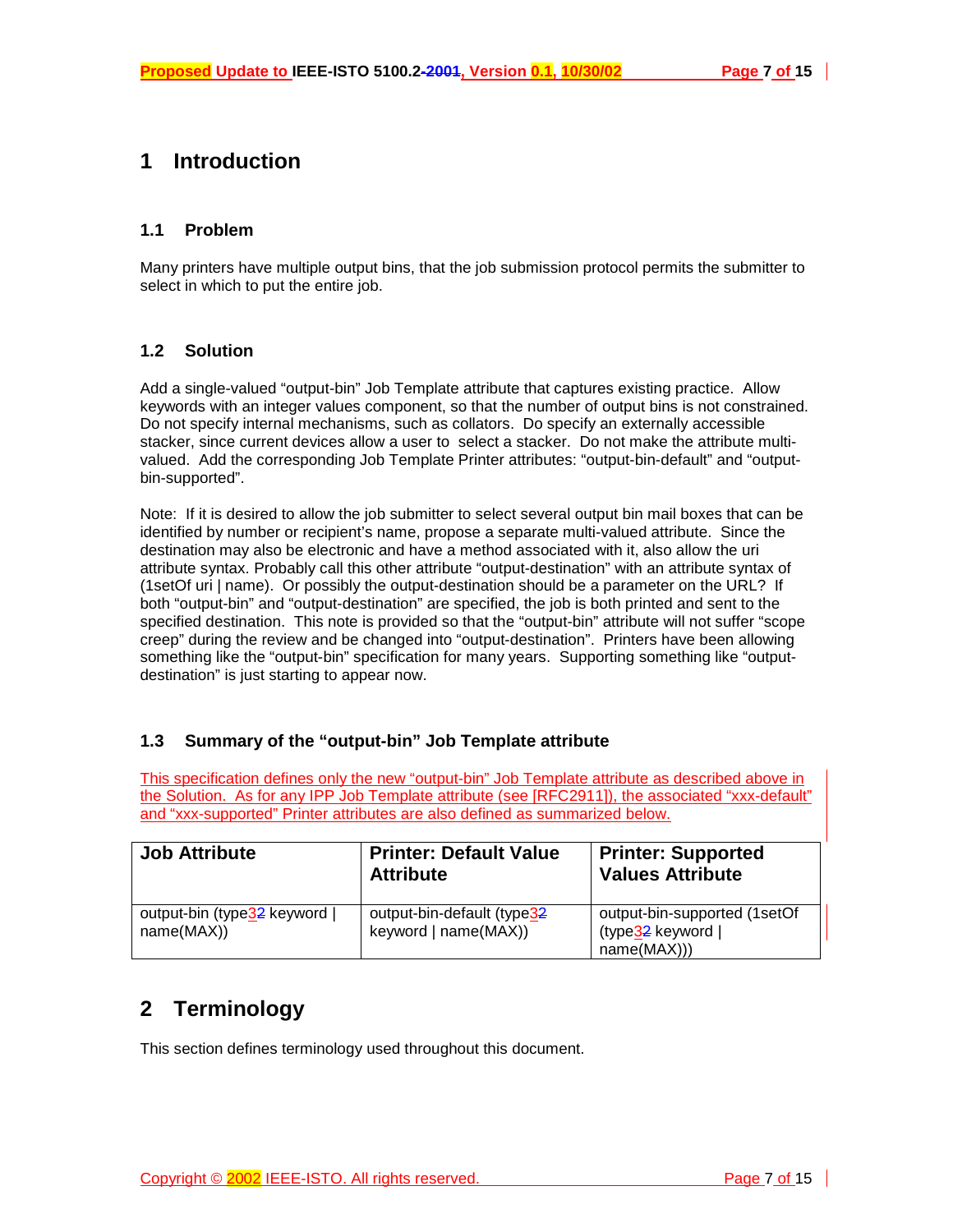### <span id="page-7-0"></span>**2.1 Conformance Terminology**

Capitalized terms, such as **MUST, MUST NOT, REQUIRED, SHOULD, SHOULD NOT, MAY, NEED NOT,** and **OPTIONAL**, have special meaning relating to conformance as defined in RFC 2119 [RFC2119] and [RFC2911] section 12.1. If an implementation supports the extension defined in this document, then these terms apply; otherwise, they do not. These terms define conformance to *this document (and [RFC2911]) only*; they do not affect conformance to other documents, unless explicitly stated otherwise. To be more specific:

**REQUIRED** - an adjective used to indicate that a conforming IPP Printer implementation MUST support the indicated operation, object, attribute, attribute value, status code, or out-of-band value in requests and responses. See [RFC2911] "Appendix A - Terminology for a definition of "support". *Since support of this entire Document Object specification is OPTIONAL for conformance to IPP/1.1, the use of the term REQUIRED in this document means "REQUIRED if this OPTIONAL Document Object specification is implemented".*

**RECOMMENDED** - an adjective used to indicate that a conforming IPP Printer implementation is recommended to support the indicated operation, object, attribute, attribute value, status code, or out-of-band value in requests and responses. *Since support of this entire Document Object specification is OPTIONAL for conformance to IPP/1.1, the use of the term RECOMMENDED in this document means "RECOMMENDED if this OPTIONAL Document Object specification is implemented".*

**OPTIONAL** - an adjective used to indicate that a conforming IPP Printer implementation MAY, but is NOT REQUIRED to, support the indicated operation, object, attribute, attribute value, status code, or out-of-band value in requests and responses.

### **2.2 Other Terminology**

This document uses the same terminology as [RFC2911], such as "client", "Printer", "attribute", "attribute value", "keyword", "operation", "request", "response", "support", and "Job Template attribute" with the same meaning.

No additional terms are defined for use in this document at this time.

# **3 Definition of the "output-bin" Job Template attribute**

### **3.1 output-bin (type32 keyword | name(MAX))**

The "output-bin" Job Template Job attribute identifies the device output bin to which the job is to be delivered. There are standard values whose attribute syntax is 'keyword', but there are no standard values whose attribute syntax is 'name'. Output bins whose attribute syntax is 'name', if any, are assigned by local administrators (by means outside the scope of IPP/1.0 and IPP/1.1).

Each output bin may have implementation-dependent properties. Output bins identified by 'name' values MAY possess any of the properties of the output bins identified by the following keywords, depending on implementation. However, each output bin MUST be identified by only one value of any attribute syntax type. Otherwise, clients might be mis-led as to the capabilities of the device when querying the associated Printer object's "output-bin-supported" attribute.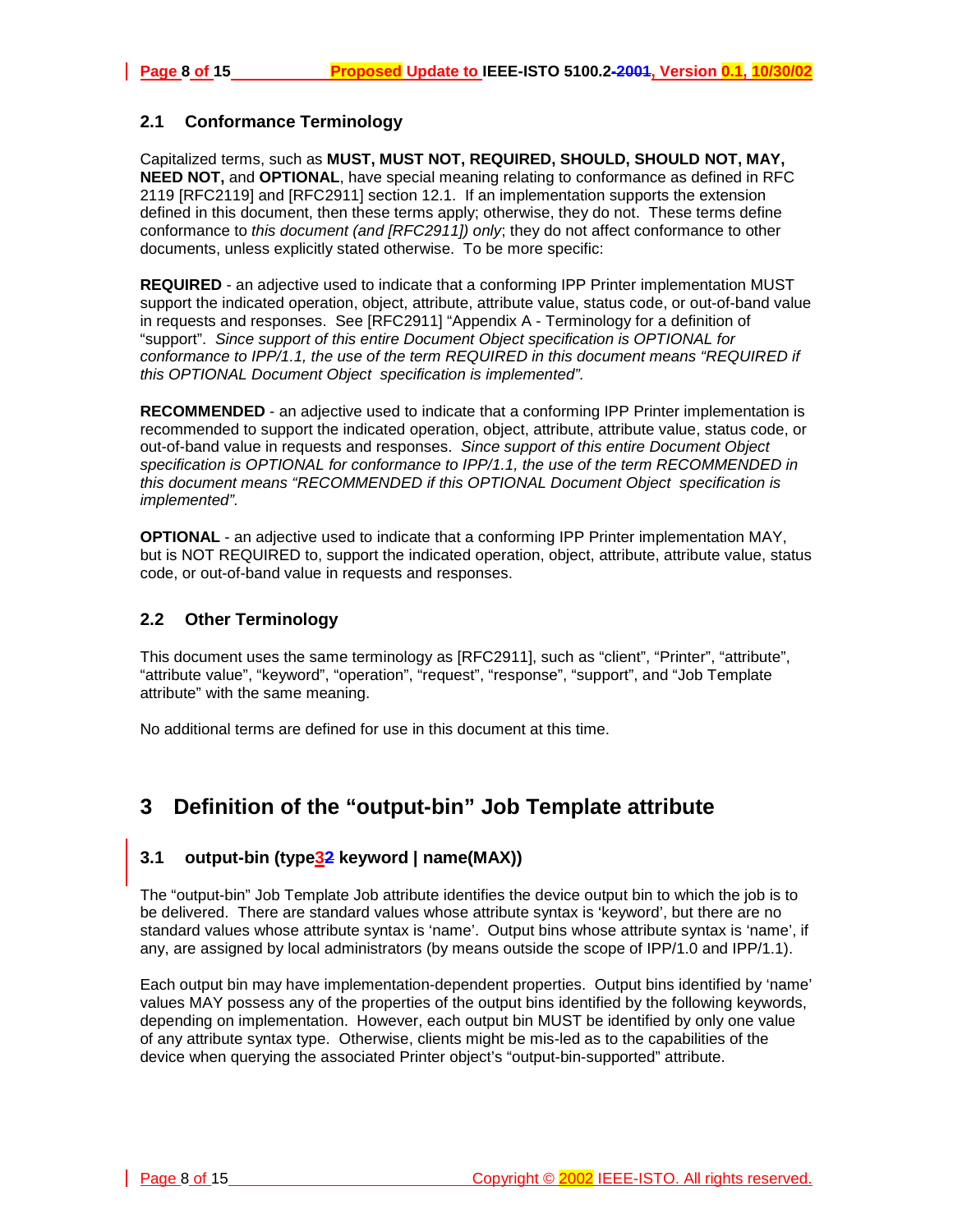Note: Output bin types, such as sorter(s) or collator(s), have not been included in the values of this attribute, since implementations that employ such internal or external bins, determine which to use by the values of other job attributes, such as "finishings", and "copies".

When validating a job in a Job Creation (or Validate-Job) operation, which subset of the output bins are allowed as a destination for a job MAY depend on the user submitting that job, the user's authentication, and possibly other job attributes, such as "finishings" and "copies". When returning the values of the associated "output-bin-supported" attribute, the values returned MAY depend on the user issuing the Get-Printer-Attributes operation. For example, some implementations MAY omit the 'my-mailbox' value for users who do not have a defined mailbox for this IPP Printer object, while others MAY always return 'my-mailbox' to all users even if only supported for certain users.

If this IPP Printer object is associated with multiple devices (fan-out) (see [RFC2911] section 2.1), the value of its "output-bin-supported" attribute is the union of the values supported with duplicates removed.

Standard keyword values are:

- 'top': The output-bin that, when facing the device, is best identified as the "top" bin with respect to the device.
- 'middle': The output-bin that, when facing the device, is best identified as the "middle" bin with respect to the device.
- 'bottom': The output-bin that, when facing the device, is best identified as the "bottom" bin with respect to the device.
- 'side': The output-bin that, when facing the device, is best identified as the "side" bin with respect to the device.
- 'left': The output-bin that, when facing the device, is best identified as the "left" bin with respect to the device.
- 'right': The output-bin that, when facing the device, is best identified as the "right" bin with respect to the device.
- 'center': The output-bin that, when facing the device, is best identified as the "center" bin with respect to the device.

'front': The output-bin that, when facing the device, is best identified as the "front" bin with respect to the device.

- 'rear': The output-bin that, when facing the device, is best identified as the "rear" bin with respect to the device.
- 'face-up': The output-bin that is best identified as the "face-up" bin with respect to the device. The selection of this output bin does not cause output to be made faceup; rather this output bin is given this name because a sheet with printing on oneside arrives in the output bin in the face-up position.
- 'face-down': The output-bin that is best identified as the "face-down" bin with respect to the device. The selection of this output bin does not cause output to be made face-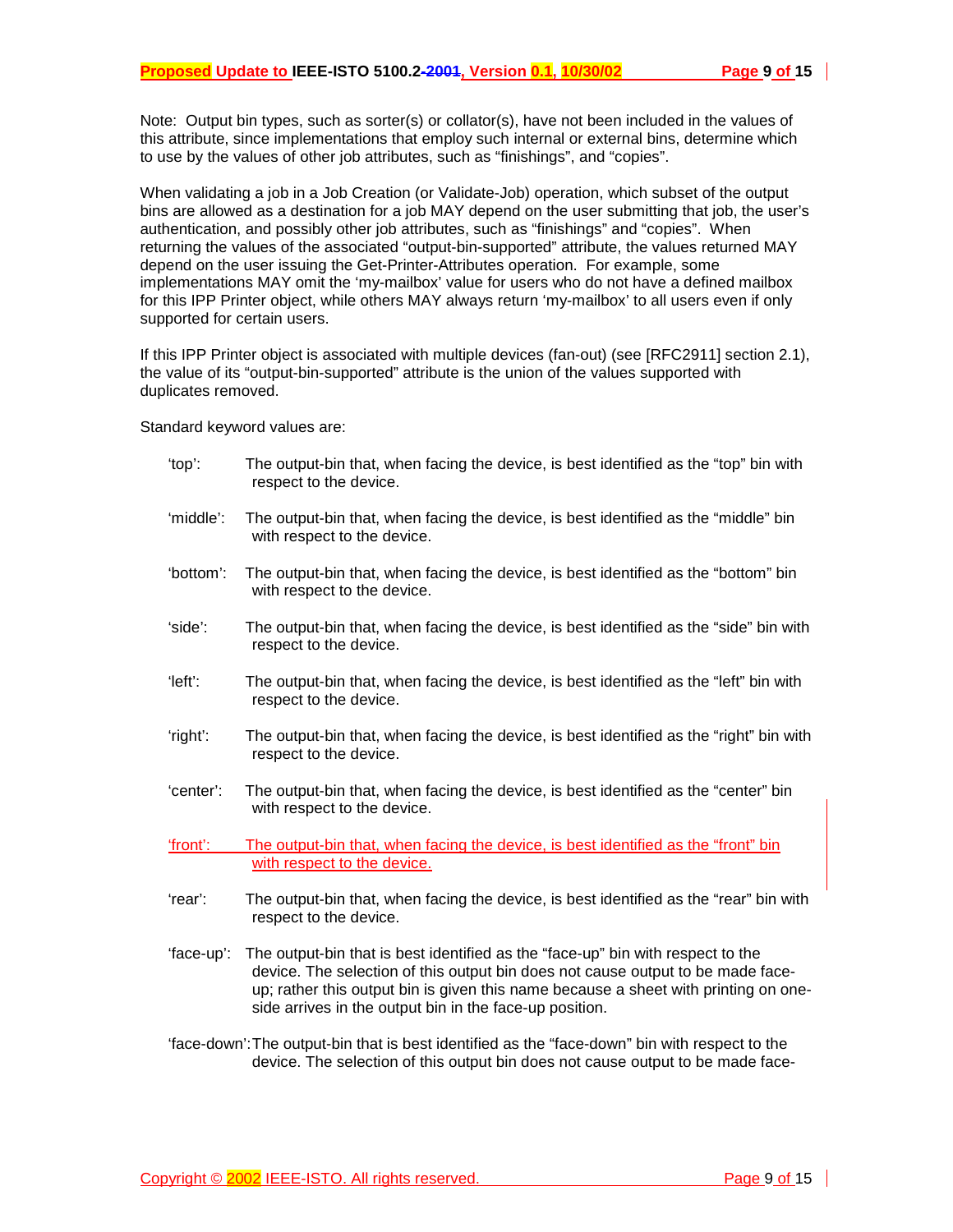down; rather this output bin is given this name because a sheet with printing on one-side arrives in the output bin in the face-down position.

- 'large-capacity': The output-bin that is best identified as the "large-capacity" bin (in terms of the number of sheets) with respect to the device.
- 'stacker': The output-bin that is best identified as the first available stacker. A stacker is typically used to collate sheets within a single document (not to be confused with collated copies in which document copies are collated within a job – see the description of the 'separate-documents-collated-copies' value of the "multipledocument-handling" attribute in Section 2.5). The correspondence between the 'stacker' keyword and the actual stacker in the device is implementationdependent, as is the number of stackers. If this value is supported, the Printer must support at least 1 stacker.
- 'automatic': The printer MUST automatically determine the most appropriate output bin for the job. Typically, this determination would be based upon the characteristics of the job (such as media or finishing values) and the capabilities of the supported output bins.
- 'stacker-*N*': The output-bin that is best identified as the stacker with values 'stacker-1', 'stacker-2', .... A stacker is typically used to collate sheets within a single document (not to be confused with collated copies in which document copies are collated within a job - see the description of the 'separate-documents-collatedcopies' value of the "multiple-document-handling" attribute in [RFC2911] section 4.2.4). The correspondence between the 'stacker-*N*' keyword and the actual stacker in the device is implementation-dependent, as is the number of stackers. If this group of values is supported, at least the 'stacker-1' value MUST be supported, unless the system administrator has assigned names.

For client implementations that require distinct keywords for each possible value, say, for localization purposes, it is recommended for interoperability with other vendor's Printer implementations that 'stacker-1' to 'stacker-10' keywords be represented.

'mailbox-*N*': The output-bin that is best identified as a mailbox with values 'mailbox-1', 'mailbox-2', 'mailbox-3', …. Each mailbox is typically used to collect jobs for an individual or group. Whether the mailbox has doors and/or locks or is open, depends on implementation. The correspondence between the 'mailbox-*N*' keyword and the actual output-bin in the device is implementation-dependent, as is the number of mailboxes. A system administrator MAY be able to assign a name to each mailbox in order to make selection of a mailbox easier for the user. If this group of values is supported, at least the 'mailbox-1' value MUST be supported, unless the system administrator has assigned names or integer values to mailboxes.

> For client implementations that require distinct keywords for each possible value, say, for localization purposes, it is recommended for interoperability with other vendor's Printer implementations that 'mailbox-1' to 'mailbox-25' keywords be represented.

 'my-mailbox': The output-bin that is best identified as functioning like a private "mailbox" with respect to the device. An output-bin functions like a private mailbox if a printer selects the actual output bin using additional implementationdependent criteria, such as the "authenticated user" (see [RFC2911] section 8.3)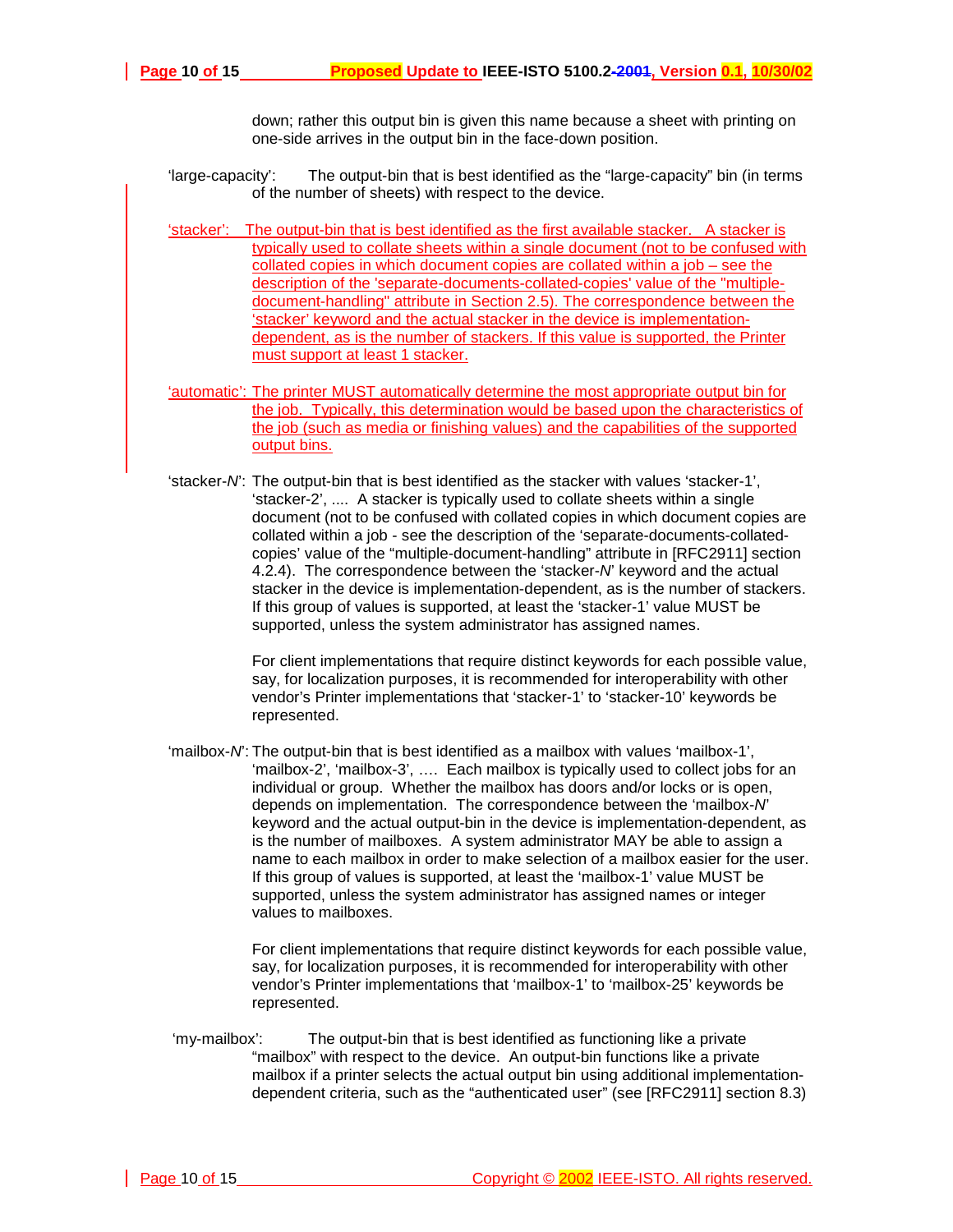that depends on the user submitting the job. Whether the mailbox has doors and/or locks or is open, depends on implementation, as is the number of mailboxes.

<span id="page-10-0"></span>'tray-*N*': Output bins that are best identified as 'tray-1', 'tray-2', ... rather than the descriptive names defined in the above keyword list.

### **4 Conformance Requirements**

The Printer and client conformance requirements for supporting this attribute are the same as for any Job Template attribute and Job Template attribute values (see [RFC2911]).

### **5 Normative References**

#### [RFC2910]

 Herriot, R., Butler, S., Moore, P., Turner, R., and J. Wenn, "Internet Printing Protocol/1.1: Encoding and Transport", RFC 2910, September 2000.

#### [RFC2911]

 Hastings, T., Herriot, R., deBry, R., Isaacson, S., and P. Powell, "Internet Printing Protocol/1.1: Model and Semantics", RFC 2911, September 2000.

### **6 Informative References**

#### [RFC2565]

 Herriot, R., Butler, S., Moore, P., Tuner, R., "Internet Printing Protocol/1.0: Encoding and Transport", RFC 2565, April 1999.

#### [RFC2566]

 R. deBry, T. Hastings, R. Herriot, S. Isaacson, P. Powell, "Internet Printing Protocol/1.0: Model and Semantics", RFC 2566, April 1999.

#### [RFC2567]

Wright, D., "Design Goals for an Internet Printing Protocol", RFC 2567, April 1999.

#### [RFC2568]

 Zilles, S., "Rationale for the Structure and Model and Protocol for the Internet Printing Protocol", RFC 2568, April 1999.

#### [RFC2639]

 Hastings, T., Manros, C., "Internet Printing Protocol/1.0: Implementer's Guide", RFC 2639, July 1999.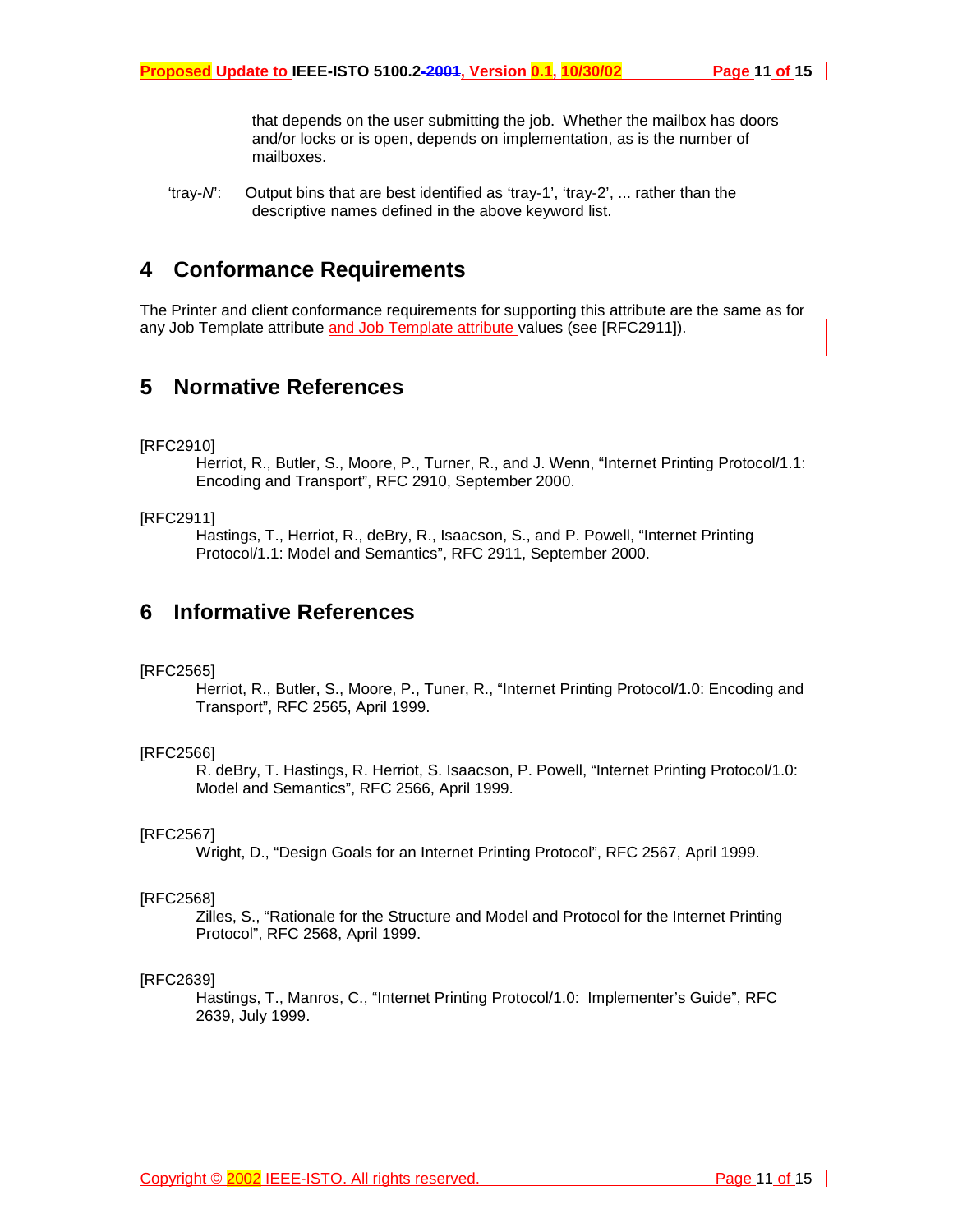# <span id="page-11-0"></span>**7 IANA Considerations**

This section contains the registration information for IANA to add to the various IPP Registries according to the procedures defined in RFC 2911 [RFC2911] section 6 to cover the definitions in this document. The resulting registrations will be published in the http://www.iana.org/assignments/ipp-registrations registry.

*Note to the RFC Editor: Replace the References below with the RFC number for the appropriate document, so that it accurately reflects the content of the information for the IANA Registry.*

### **7.1 Attribute Registrations**

The following table lists all the attributes defined in this document. These are to be registered according to the procedures in RFC 2911 [RFC2911] section 6.2.

| Job Template attributes:                                   | Reference: Section: |     |
|------------------------------------------------------------|---------------------|-----|
| output-bin (type32 keyword   name(MAX))                    | 5100.2              | 3.1 |
| output-bin-default (type32 keyword   name(MAX)) 5100.2     |                     | 3.1 |
| output-bin-supported (1setOf (type32 keyword   name(MAX))) |                     |     |
|                                                            | 5100.2              | 3.1 |

### **7.2 Keyword Attribute Value Registrations**

This section lists all the keyword attribute value registrations defined in this document. These are to be registered according to the procedures in RFC 2911 [RFC2911] section 6.1.

Keyword Attribute Values: The Contemporary Reference: Section:

| output-bin ( <del>lsetOf type32</del> keyword <del>enum</del> | $name(MAX)$ , |     |
|---------------------------------------------------------------|---------------|-----|
| output-bin-default (type3 keywordenum                         | $name(MAX)$ , |     |
| output-bin-supported (1setOf (type3 <del>2</del> keywordenum  | $name(MAX)$ : |     |
| top                                                           | 5100.2        | 3.1 |
| middle                                                        | 5100.2        | 3.1 |
| bottom                                                        | 5100.2        | 3.1 |
| side                                                          | 5100.2        | 3.1 |
| left                                                          | 5100.2        | 3.1 |
| right                                                         | 5100.2        | 3.1 |
| center                                                        | 5100.2        | 3.1 |
| front                                                         | 5100.2        | 3.1 |
| rear                                                          | 5100.2        | 3.1 |
| face-up                                                       | 5100.2        | 3.1 |
| face-down                                                     | 5100.2        | 3.1 |
| large-capacity                                                | 5100.2        | 3.1 |
| stacker                                                       | 5100.2        | 3.1 |
| automatic                                                     | 5100.2        | 3.1 |
| $stacker-N$                                                   | 5100.2        | 3.1 |
| $\text{where } N = 1, 2, 3, $                                 |               |     |
| $mailbox-N$                                                   | 5100.2        | 3.1 |
| $\text{where } N = 1, 2, 3, $                                 |               |     |
| my-mailbox                                                    | 5100.2        | 3.1 |
| $tray-N$                                                      | 5100.2        | 3.1 |
| $\text{where } N = 1, 2, 3, $                                 |               |     |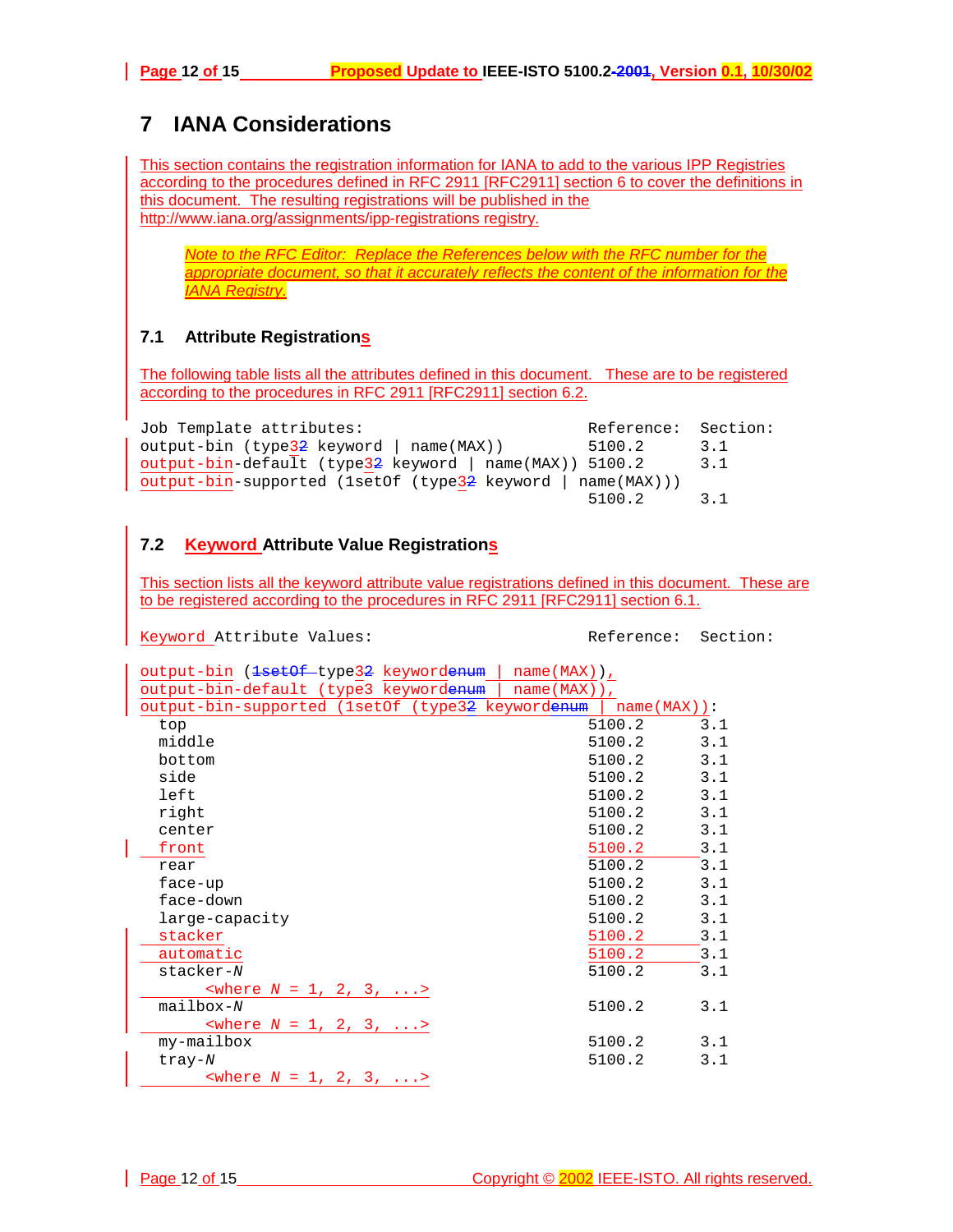### <span id="page-12-0"></span>**8 Internationalization Considerations**

The IPP extensions defined in this document require the same internationalization considerations as any of the Job Template attributes defined in IPP/1.1 [RFC2911]. Normally a client will provide localization of the keywords values of this attribute to the language of the user, but will not localize the name values (see [RFC2911] section 4.1.2 and 4.1.3). The numeric form for the output bin may be simpler for a client to localize. Localization of an indefinite number of the values that have an integer component (e.g. Stacker-*N*, where  $N = 1, 2, 3, ...$ ) may run into problems when an implementation requires more values than are currently registered. Thus, localization of an indefinite number of the values of this type would require special parsing.

## **9 Security Considerations**

The 'my-mailbox' attribute requires some form of Client Authorization to be really secure. See [RFC2911] section 8. Otherwise, this extension poses no additional security threats or burdens than those in IPP/1.0 [RFC2566, RFC2565] and IPP/1.1 [RFC2911, RFC2910].

### **10 Acknowledgments**

Other Participants were as follows:

Ron Bergman - Hitachi Koki Imaging Systems<br>
Weihai Chen - Microsoft<br>
Lee Farrell - Canon Inforr Satoshi Fujitani - Ricoh **Roelof Hamberg - Océ Fom Hastings - Xerox**<br> **Example 18 David Kellerman - Northlake Software**<br> **Example 18 Carl Kugler - IBM** David Kellerman - Northlake Software<br>Harry Lewis - IBM Satoshi Matsushita - Brother Ira McDonald - High North Inc.<br>
Paul Moore - Netreon Ira McDonald - High North Inc. Paul Moore - Netreon Stuart Rowley - Kyocera<br>
Gail Songer - Netreon<br>
Geoff Sorod - Software 2000<br>
Gail Songer - Netreon<br>
Jerry Thrasher - Lexmark Geoff Sorod - Software 2000<br>
Shinichi Tsuruyama - Epson<br>
Atsushi Uchino - Epson Shinichi Tsuruyama - Epson<br>Shigeru Ueda - Canon Mark Vander Wiele - IBM Don Wright - Lexmark Michael Wu - Heidelberg Digital Peter Zehler - Xerox

Lee Farrell - Canon Information Systems Carl-Uno Manros - Xerox William Wagner - NetSilicon/DPI

### **1011 Author's Address**

Tom Hastings Xerox Corporation 701 South Aviation Blvd, ESAE-210 El Segundo, CA 90245

Phone: 310-333-6413 Fax: 310-333-5514 e-mail: [hastings@cp10.es.xerox.com](mailto:hastings@cp10.es.xerox.com)

Ron Bergman (Editor) Hitachi Koki Imaging Systems, Inc. 1757 Tapo Canyon Road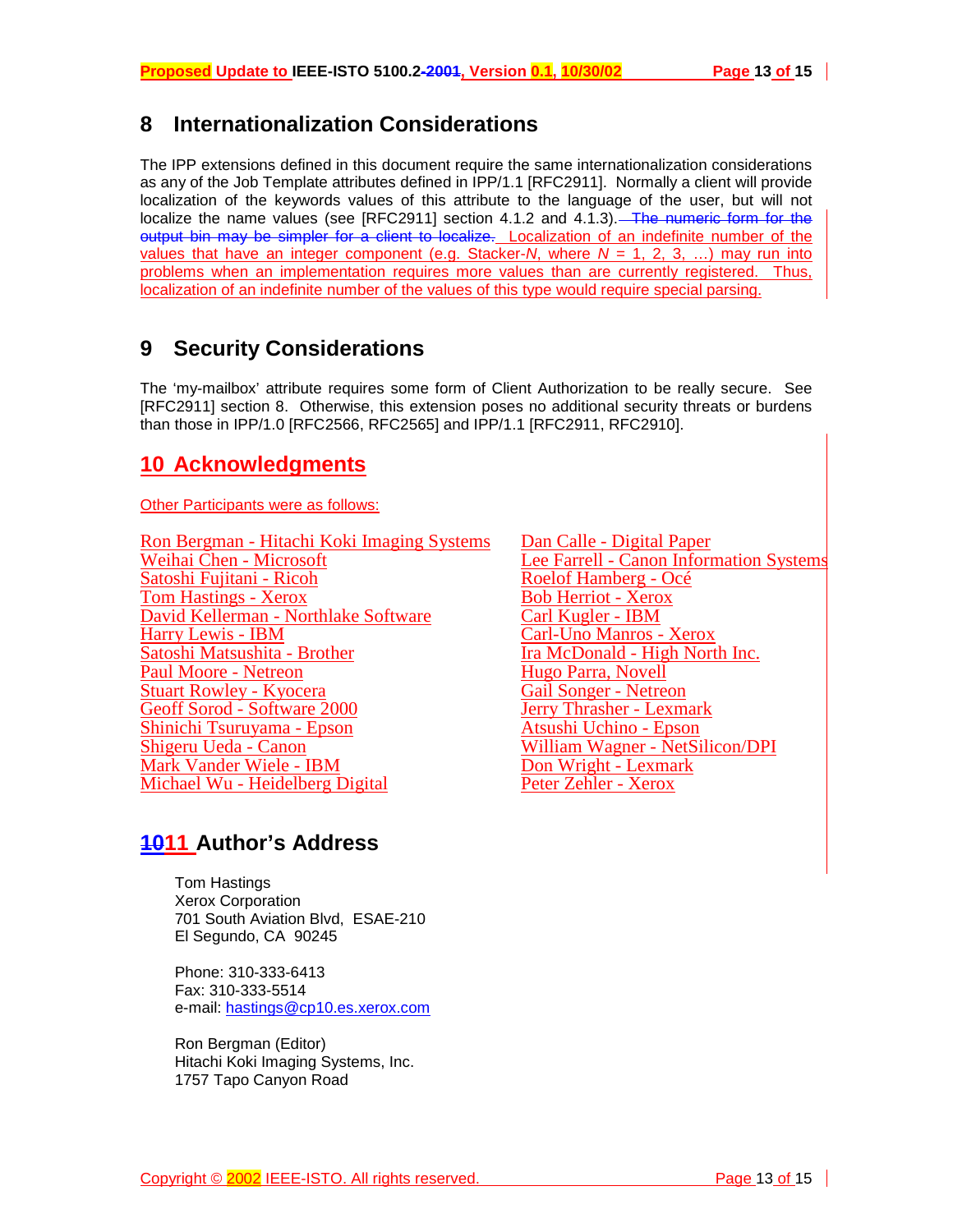<span id="page-13-0"></span>

Simi Valley, CA 93063-3394

Phone: 805-578-4421 Fax: 805-578-4001 Email: rbergman@dpc.com

Don Fullman Xerox Corporation 701 South Aviation Blvd, ESAE-210 El Segundo, CA 90245

Phone: 310-333-8342 Fax: 310-333-5514 e-mail: [fullman@cp10.es.xerox.com](mailto:fullman@cp10.es.xerox.com) 

# **Appendix A** *Description of Base IPP documents (Informative)*

The base set of IPP documents includes:

Design Goals for an Internet Printing Protocol [RFC2567] Rationale for the Structure and Model and Protocol for the Internet Printing Protocol [RFC2568] Internet Printing Protocol/1.1: Model and Semantics [RFC2911]

Internet Printing Protocol/1.1: Encoding and Transport [RFC2910]

Internet Printing Protocol/1.1: Implementer's Guide [[RFC3196]]

Mapping between LPD and IPP Protocols [RFC2569]

The "Design Goals for an Internet Printing Protocol" document takes a broad look at distributed printing functionality, and it enumerates real-life scenarios that help to clarify the features that need to be included in a printing protocol for the Internet. It identifies requirements for three types of users: end users, operators, and administrators. It calls out a subset of end user requirements that are satisfied in IPP/1.0. A few OPTIONAL operator operations have been added to IPP/1.1.

The "Rationale for the Structure and Model and Protocol for the Internet Printing Protocol" document describes IPP from a high level view, defines a roadmap for the various documents that form the suite of IPP specification documents, and gives background and rationale for the IETF working group's major decisions.

The "Internet Printing Protocol/1.1: Model and Semantics" document describes a simplified model with abstract objects, their attributes, and their operations that are independent of encoding and transport. It introduces a Printer and a Job object. The Job object optionally supports multiple documents per Job. It also addresses security, internationalization, and directory issues.

The "Internet Printing Protocol/1.1: Encoding and Transport" document is a formal mapping of the abstract operations and attributes defined in the model document onto HTTP/1.1 [RFC2616]. It defines the encoding rules for a new Internet MIME media type called "application/ipp". This document also defines the rules for transporting over HTTP a message body whose Content-Type is "application/ipp". This document defines the 'ipp' scheme for identifying IPP printers and jobs.